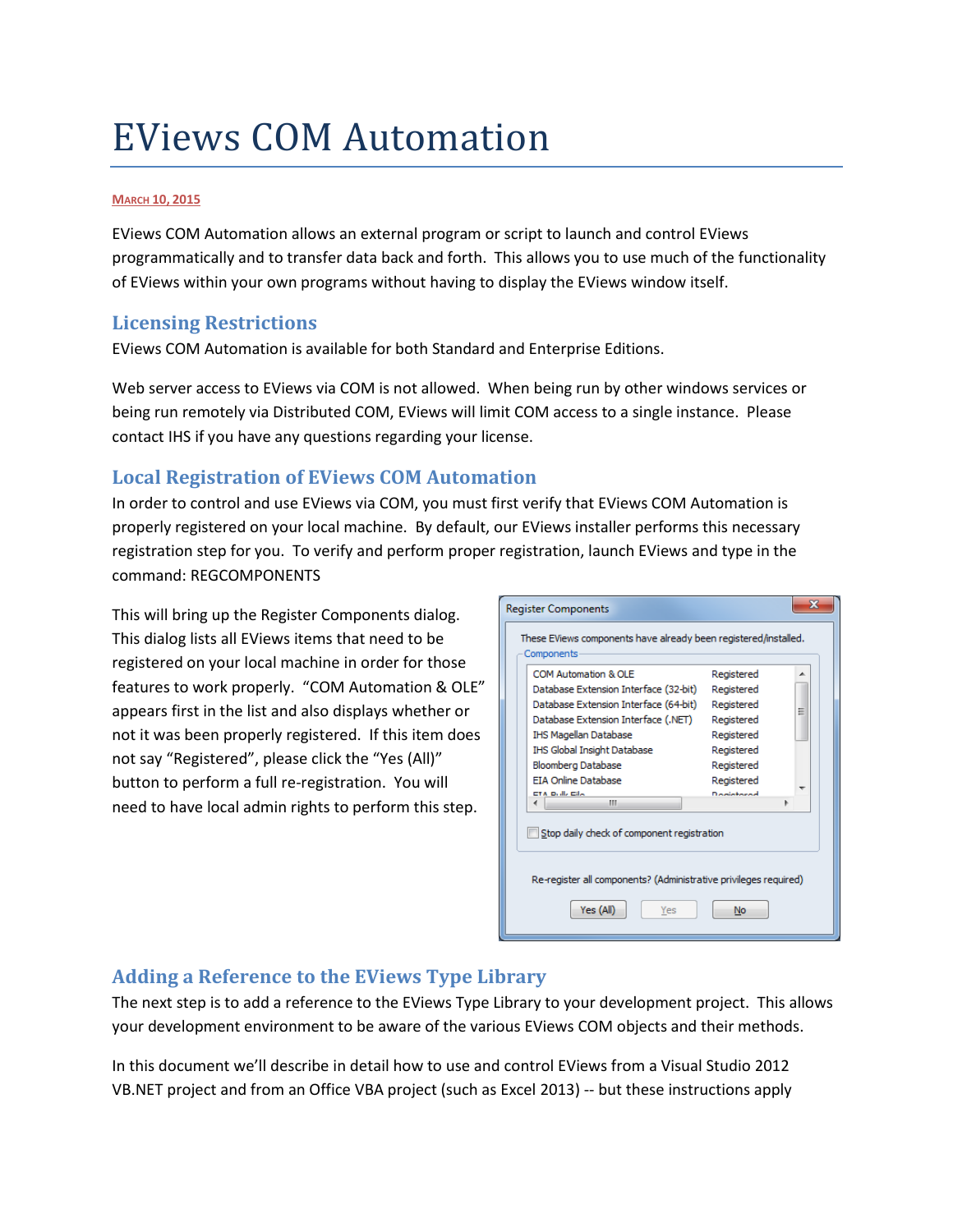similarly to any other Windows programming environment that allows the use of COM objects (such as C++, VBA Script, MATLAB, etc.).

In Visual Studio, open your project file, then go to the "Project" menu and select "Add Reference…". On the left, select "Type Libraries" under the "COM" node. You will see a list of available local type libraries appear on the right list. In the list, look for "EViews x.0 Type Library" where x is the version of EViews you are using (1.0 is for EViews 7, 8.0 is for EViews 8, and 9.0 is for EViews 9 – see [Choosing an](#page-8-0)  [EViews Version](#page-8-0) for more details). Check the associated checkbox and then click OK to save these changes to your project.



**Figure 1 - Visual Studio 2012 'Add Reference' Popup**

In Excel, open your spreadsheet, then switch to the VBA development environment (press ALT-F11). Under the "Tools" menu, click on "References…". Scroll down to "EViews x.0 Type Library" and check the associated checkbox. Click OK to close the popup.

*Note: If you cannot find any version of the EViews Type Library in the list, this means EViews COM Automation has not been properly registered with Windows. Run EViews and type in REGCOMPONENTS, then click the "Yes (All)" button to re-register (see [Local Registration of EViews COM](#page-0-0)  [Automation\)](#page-0-0).*



**Figure 2 - Excel 2013 VBA 'References' Popup**

In other development environments, please refer to their instructions in properly using COM objects. Our type library definitions are located in a file named "EViewsMgr.dll" located in the EViews subdirectory.

# **Creating an Instance of the EViews Application Object**

Every time EViews is launched by a user, an associated EViews Application object is created internally to virtually represent that running instance of EViews. All EViews COM functionality is accessed through this Application object and all external COM clients and programs (such as a VB.NET program or Excel VBA) need to use this Application object in order to exchange EViews data, run EViews commands, etc.

But in order to get an instance of the Application object, you must first get an instance of the EViews Manager object.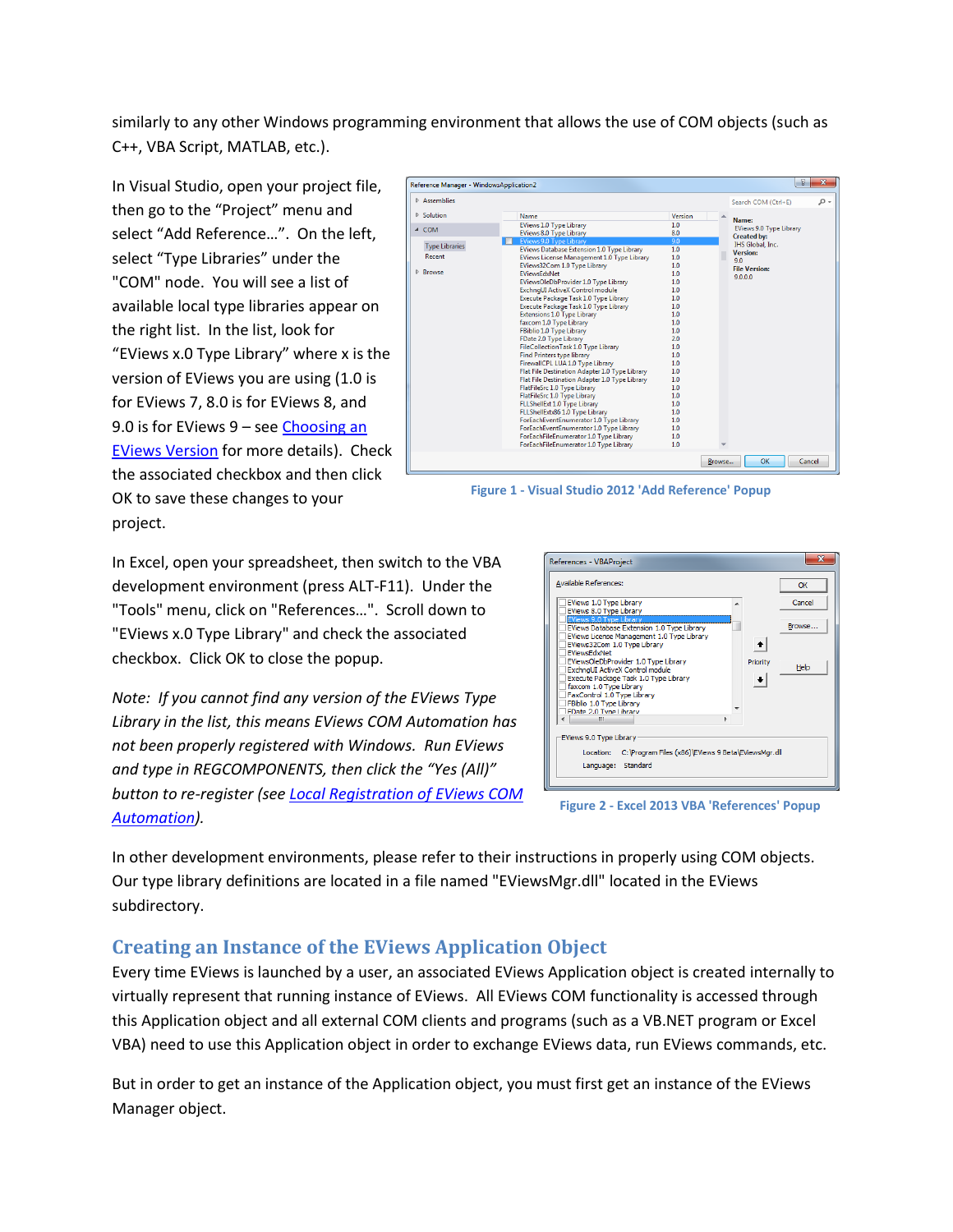## <span id="page-2-0"></span>**EViews Manager Object**

The EViews Manager class is used to create new instances of EViews, connect to any current instance of EViews already running, or to connect to a specific EViews instance by specifying its Process ID.

## *Manager.GetApplication*

This method returns an instance of the EViews.Application class. It also allows you to specify whether to create a new instance (by launching a new instance of EViews) or to try and connect to any instance of EViews that is already running.

```
VB.NET Example:
        Dim mgr As New EViews.Manager
       Dim app As EViews.Application = mgr.GetApplication(EViews.CreateType.NewInstance)
VBA Example:
      Dim mgr As New EViews.Manager
      Dim app As EViews.Application
       Set app = mgr.GetApplication(ExistingOrNew)
```
Valid parameter values to GetApplication are: NewInstance (always create a new instance of EViews), ExistingOrNew (look for existing instance of EViews and create another one if not found), and ExistingOnly (only look for existing instance, do not create one).

By default, a new instance of the EViews application is created without any visible windows. To display the EViews frame window, use the Application object's Show method.

### *Manager.GetApplicationByProcess*

This method returns an instance of the EViews.Application class. If you specify a Process ID (PID), it will attempt to connect to that instance and retrieve that specific Application object. If PID is not specified, this method will look up its current PID and use that to look for a match (finds the instance of EViews that was already created by your program).

```
VB.NET Example:
        Dim mgr As New EViews.Manager
        Dim app As EViews.Application = mgr.GetApplicationByProcess(21)
VBA Example:
      Dim mgr As New EViews.Manager
      Dim app As EViews.Application
       Set app = mgr.GetApplicationByProcess()
```
The PID for running applications can be found by running the Windows Task Manager and displaying the PID column in the Processes tab view. Go to the View menu->Select Columns to display this column.

*Note: Calling GetApplication or GetApplicationByProcess is the only way to get a usable EViews Application class object. An Application object that is instanced directly will not be properly initialized and will not be usable.*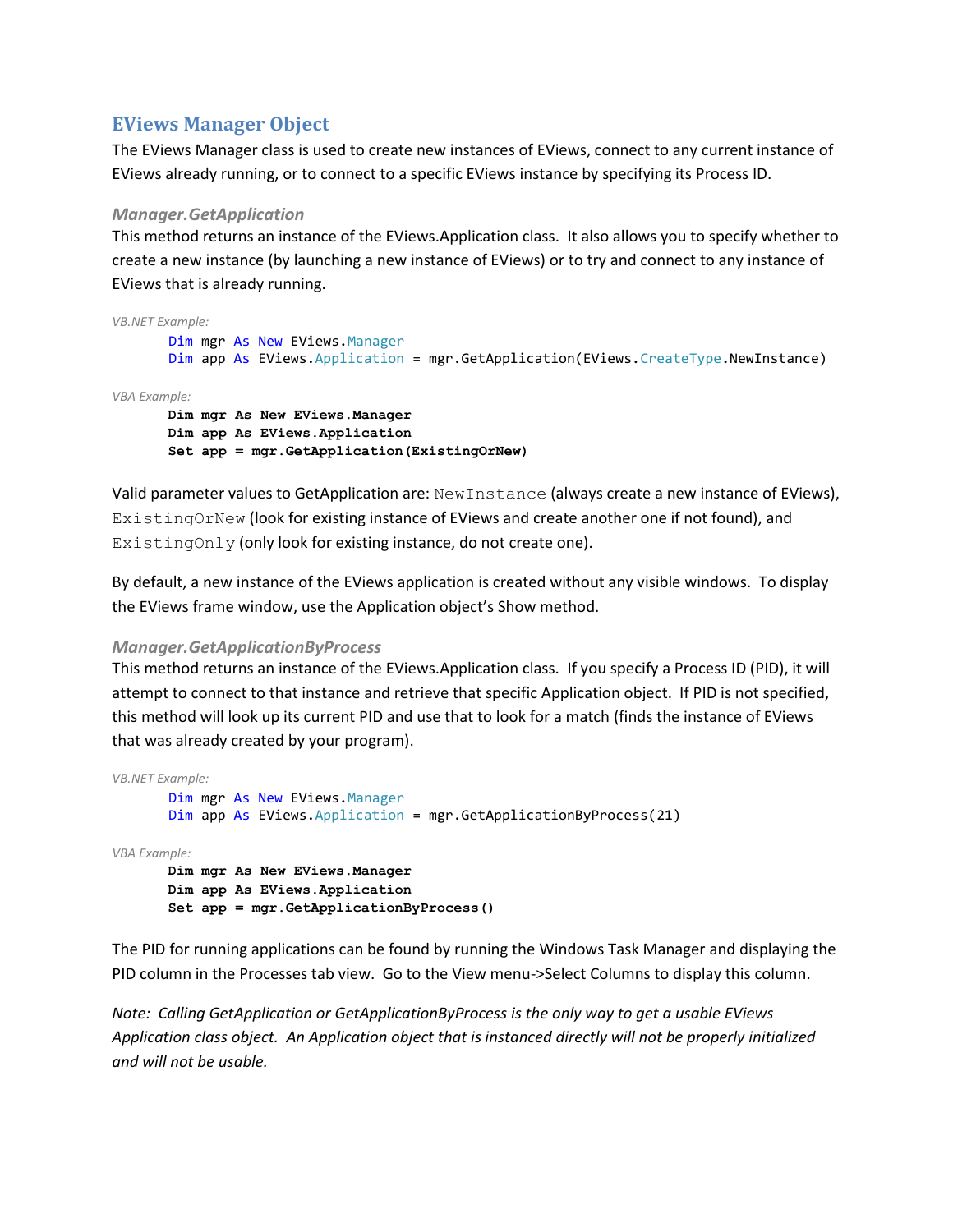## **EViews Application Object**

The EViews Application class provides access to EViews functionality and data. It has the following methods:

```
Show()
Hide()
ShowLog()
HideLog()
Run(commandString)
Lookup(patternString, typeString, returnType)
ListToArray(nameString)
ArrayToList(nameArray)
Get(objectName, naType, naString)
Get2D(objectName, naType, naString)
GetSeries(seriesName, sampleString, naType, naString)
GetSeries2D(seriesName, sampleString, naType, naString)
GetGroup(seriesNames, sampleString, naType, naString)
GetGroupEx(seriesNames, sampleString, naType, naString, groupOptions)
Put(objectName, objectData, dataType, writeType)
PutSeries(seriesName, seriesData, sampleString, seriesType, writeType)
PutGroup(seriesNames, seriesData, sampleString, seriesType, writeType)
```
## *Application.Show()*

Displays the main EViews window. By default, when a new instance of EViews is started via the Manager.GetApplication method, it is hidden.

*Application.Hide()* Hides the main EViews window from view.

*Application.ShowLog()* Displays the EViews COM Output Log window. Will only be visible if EViews itself is visible.

*Application.HideLog()*

Hides the EViews COM Output Log window.

### *Application.Run(commandString)*

This method is used to run an EViews command and does not return a value. Some examples of EViews commands include:

*VB.NET Example – Opening a workfile:* **app.Run("wfopen c:\mywork.wf1")**

*Excel VBA Example -- Creating a series:* **app.Run "series x"**

### *Application.Lookup(patternString, typeString, returnType)*

Returns a list of object names from the current active workfile that match the specified pattern and/or type. patternString is a required parameter and supports the use of wildcards (e.g. "\*" or "g\*") and can also specify multiple object patterns that are space delimited (e.g. "g\* s\*"). typeString is optional and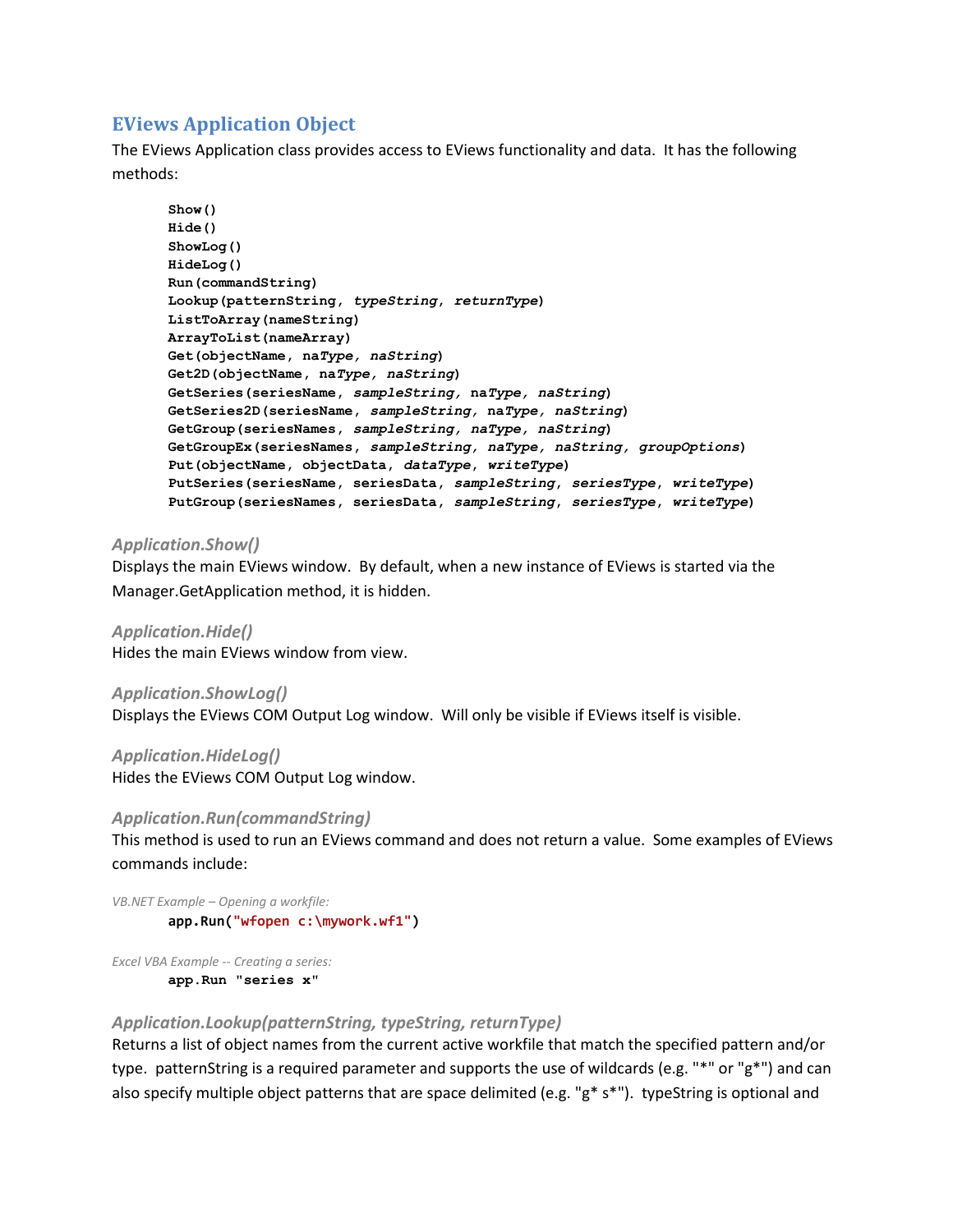supports all the basic types defined in EViews such as "series", "group", "matrix", etc. You can define multiple types in a space delimited format (e.g. "series group").

The returnType parameter is optional and specifies how to return the list of matching object names:

LookupReturnString – returns the names in a single string that is space delimited. LookupReturnArray – returns the names as a 1-dimensional array of strings. LookupReturnMatrixAsRows – returns the names as a 2-dimensional array of strings (1 column, multiple rows). Excel users can apply this return object directly to an Excel range of equal size. LookupReturnMatrixAsColumns – returns the names as a 2-dimensional array of strings (1 row, multiple columns). Excel users can apply this return object directly to an Excel range of equal size.

#### *VB.NET Example:*

```
app.Run("wfopen c:\mywork.wf1")
Dim s As String = app.Lookup("s* g*", "series", 
     EViews.LookupReturnType.LookupReturnString)
's = "s1 s2 s3 g1 g2 g3"
```
#### *Excel VBA Example:*

```
app.Run "wfopen c:\mywork.wf1"
Dim s
s = app.Lookup("s* g*", "series", LookupReturnMatrixAsColumns)
Dim rows, cols As Integer
rows = UBound(s, 1) - LBound(s, 1) + 1\cosh s = \text{UBound}(s, 2) - \text{LBound}(s, 2) + 1Dim wsht as Worksheet
Set wsht = ActiveSheet
Dim rng
Set rng = wsht.Range(wsht.Cells(1, 1), wsht.Cells(rows, cols))
rng.Value = s 'puts each name into its own cell in the first row
```
### *Application.ListToArray(nameString)*

A utility function to convert a name string (space delimited) into an array of strings (1 column, multiple rows).

### *Application.ArrayToList(nameArray)*

A utility function to convert a name array into a single name string (space delimited).

#### *Application.Get(objectName, naType, naString)*

Retrieves data from an object in the current active workfile. The objectName parameter can specify a single object name, or an expression. naType and naString specifies how to return values that are missing in EViews (NA). The allowed values are:

NATypeAsEmpty -- returns an empty or blank value NATypeAsString – returns the specified naString value (if specified) in place of the NA NATypeAsExcelNA – returns the Excel NA value (for use in Excel cells)

If not specified, naType defaults to NATypeAsEmpty.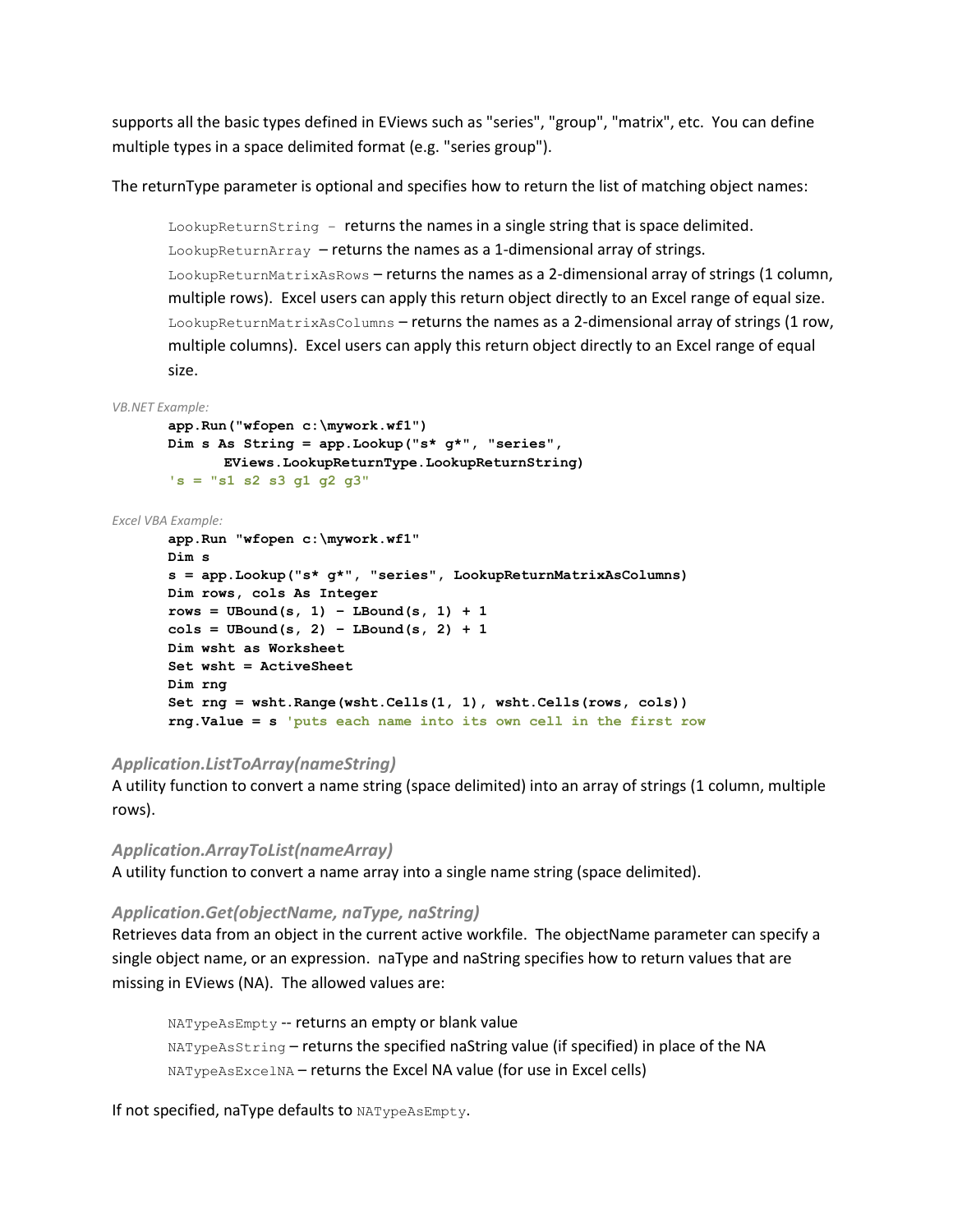#### For example:

```
VB.NET Example – Retrieve series "x":
        Dim o as Object = app.Get("x")
Excel VBA Example – Retrieve an equation's covariance matrix:
        Dim o
```
**o = app.Get("=eq1.@cov")**

*Note: The types of EViews objects that can be returned include series, vectors, matrices, tables, and scalar values.*

*Application.Get2D(objectName, naType, naString) (only exists in EViews 8.0 Type Library and later)* Similar to Get, but returns all data as a 2-dimensional array, which is especially useful when applying these values to an Excel Range Value property.

*Excel VBA Example – Retrieve series "x" and place into an Excel range:*

```
Dim o
o = app.Get2D("x")
Dim rng as Range
Dim wsht as Worksheet
Set wsht = ActiveSheet
Set rng = wsht.Range(wsht.Cells(1, 1), wshet.Cells(11, 1))
rng.Value = o
```
#### *Application.GetSeries(seriesName, sampleString, naType, naString)*

Similar to Get, but restricted to retrieving a series object only. Also supports a named sample or a custom sample string to filter the rows that are returned. naType and naString specifies how to return values that are missing in EViews (NA) (see Application.Get for description of different NATypes).

*VB.NET Example – Retrieve series "x" using named sample object "sample1":* **Dim o as Object = app.GetSeries("x", "sample1")**

*Excel VBA Example – Retrieve series "x" for date range 1980 thru 1990*

**Dim o o = app.GetSeries("x", "1980 1990")**

*Application.GetSeries2D(seriesName, sampleString, naType, naString) (only exists in EViews 8.0 Type Library and later)*

Similar to GetSeries, but returns all data as a 2-dimensional array, which is especially useful when applying these values to an Excel Range Value property.

*Excel VBA Example – Retrieve series "x" for date range 1980 thru 1990 and place into an Excel range:*

```
Dim o
o = app.GetSeries2D("x", "1980 1990")
Dim rng as Range
Dim wsht as Worksheet
Set wsht = ActiveSheet
Set rng = wsht.Range(wsht.Cells(1, 1), wshet.Cells(11, 1))
rng.Value = o
```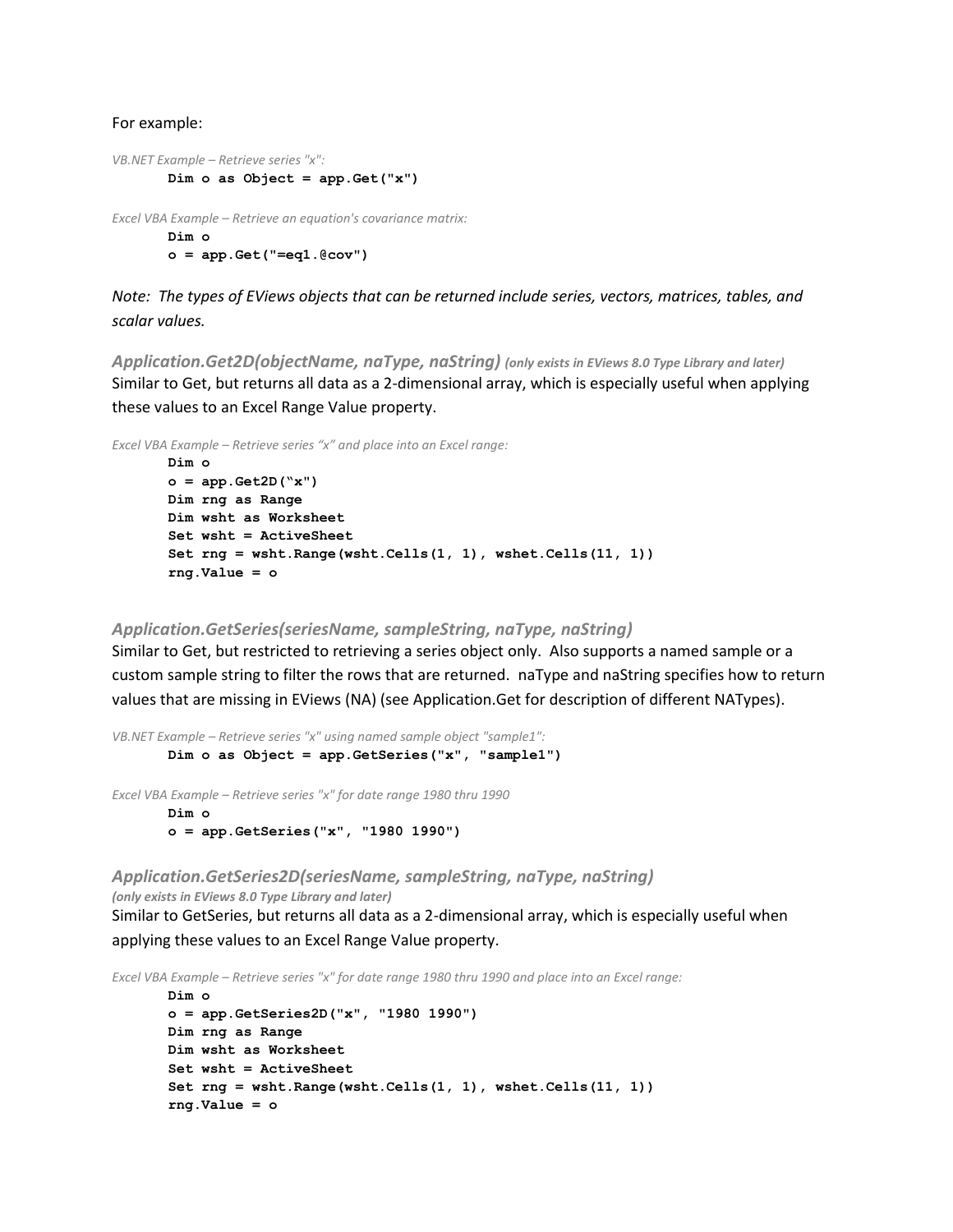#### *Application.GetGroup(seriesNames, sampleString, naType, naString)*

Similar to GetSeries, but can retrieve multiple series objects as a 2-dimensional array. The seriesNames parameter can be a string with each name delimited by a space, an array of strings, or an Excel Range (either a row or a column of values). This parameter can also make use of wildcards (\*) to search for names that fit a pattern. naType and naString specifies how to return values that are missing in EViews (NA) (see Application.Get for description of different NATypes).

```
VB.NET Example – Retrieve all series objects whose name starts with x or y:
       Dim o as Object = app.GetGroup("x* y*")
Excel VBA Example – Retrieve series "x" and series "y" (along with the date labels) for date range 1980 thru 1990
       Dim o
       o = app.GetGroup("@date x y", "1980 1990", NATypeAsExcelNA)
       Dim rows, cols As Integer
       rows = UBound(o, 1) – LBound(o, 1) + 1 'number of rows in returned object
       cols = UBound(o, 2) – LBound(o, 2) + 1 'number of columns in returned object
       Dim wsht as Worksheet
       Set wsht = ActiveSheet
       Dim rng
       Set rng = wsht.Range(wsht.Cells(1, 1), wsht.Cells(rows, cols))
       rng.Value = o 'puts data into top left corner of sheet
```
*Note: The implicit series "@date" can be included in the list of series names to add a column of date labels to the results.*

*Application.GetGroupEx(seriesNames, sampleString, naType, naString, groupOptions)* Similar to GetGroup, but allows you to specify a groupOptions string that is a comma-delimited list of options. Valid options include:

badname – If a specified object name does not exist in the current workfile, this option will control how EViews will respond. badname=error is the default behavior and EViews will return an error on the first object name that doesn't exist. badname=pad returns aa empty column padded with  $narype$  for each object name that is not found.

transpose – this option will transpose the 2 dimensional array of data before returning.

*VB.NET Example – Retrieve all series object x1, x2, and x3, even if they don't exist in the current workfile, and transpose:* **Dim o as Object = app.GetGroupEx("x1 x2 x3", , , , "badname=pad,transpose")**

### *Application.Put(objectName, objectData, dataType, writeType)*

Puts data into an existing or new object in the current workfile. objectData must be in a format that is compatible with the destination object type (if it already exists). For example, if writing to a matrix object, objectData must be a 2 dimensional numeric (an Excel range can also be used as the objectData value). dataType is an optional parameter to manually specify how to read the objectData value (Scalar, Series, Vector, Matrix, etc.). writeType is an optional parameter to specify how to update any preexisting object with the new data: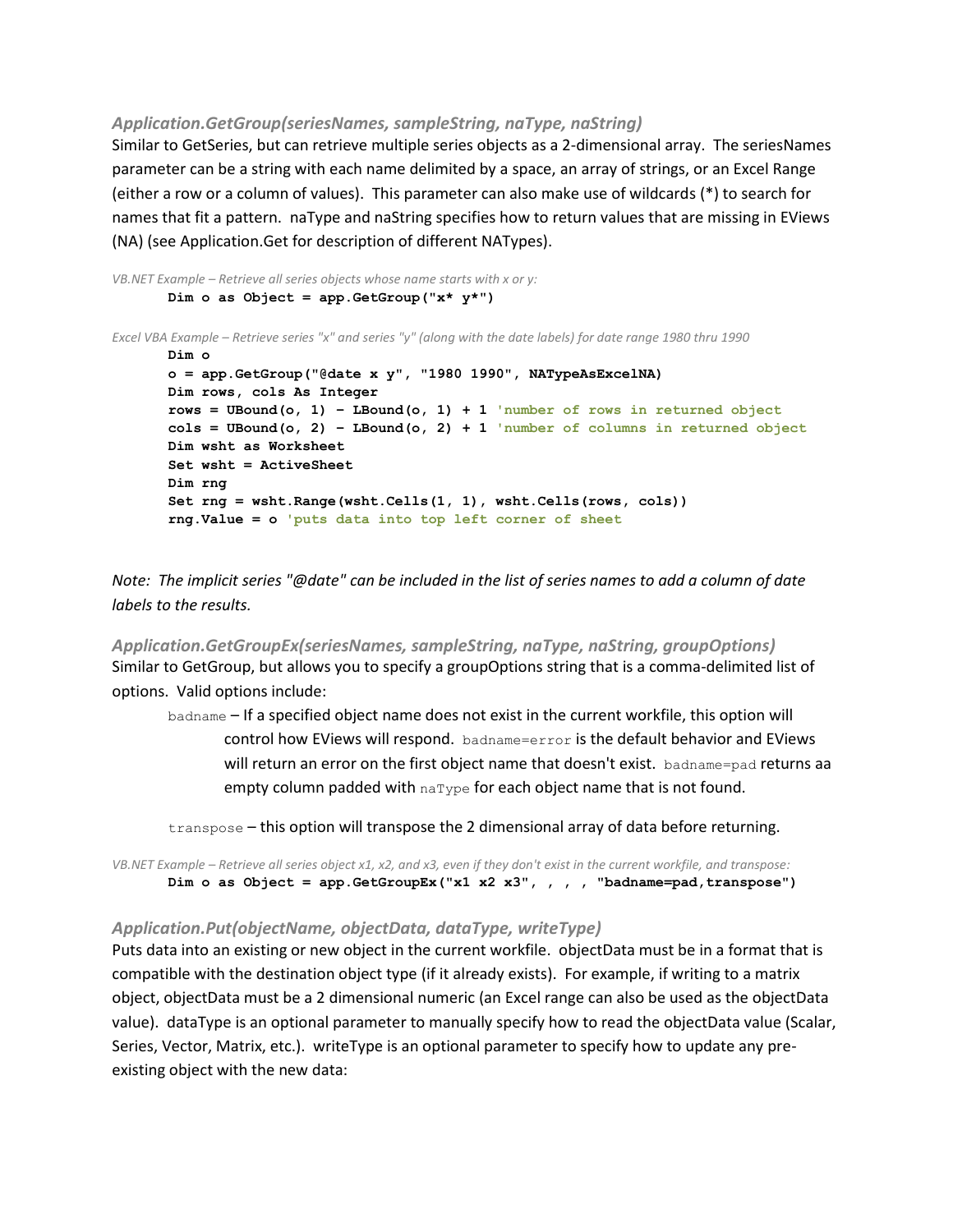WriteProtect – If an object already exists with the same name, cancel the Put operation. WriteMerge – Push the source value only if it's not NA. Values outside of source range are left alone.

WriteMergePreferDestination - Push the source value only if the destination value is NA. Values outside of source range are left alone.

WriteUpdate – (default) Always push the source value (regardless of NA). Values outside of source range are left alone. For series objects, source range is considered the current sample window.

WriteOverwrite – Always push the source value (regardless of NA). Values outside of source range are changed to NA.

If not specified, writeType defaults to WriteUpdate.

```
VB.NET Example – Update series "x" with new values:
       Dim val() as Double = {1.2, 2.3, 3.4, 4.5}
       app.Put("x", val, EViews.DataType.DataTypeAuto, EViews.WriteType.WriteMerge)
```
*VB.NET Example – Create matrix "m" as a 2x2 matrix:*

```
Dim mat(,) as Double = {{1,0}, {0,1}}
app.Put("m", mat, EViews.DataType.DataTypeMatrix, 
      EViews.WriteType.WriteOverwrite)
```
*Excel VBA Example – Create an alpha series "s" based on the cell values located in specified Excel Range:*

```
Dim rng As Range
Set rng = Worksheets(1).Range("D1:D10")
app.Put "s", rng, DataTypeSeriesAlpha
```
*Note: DataTypeAuto inspects objectData and defaults to a series object if the dataObject is a 1 dimensional array. Otherwise, it defaults to scalar (for non-arrays) or matrix (for 2 dimensional arrays). For new objects, the first 100 values of the array are inspected to determine if it is numeric or a string.*

*Application.PutSeries(seriesName, seriesData, sampleString, seriesType, writeType)*

Puts data into an existing or new series object in the current workfile. seriesData must be a 1 dimensional array of values. sampleString can be a named sample or a custom sample string which will be used to filter the updates to only those rows that fall in the specified sample. seriesType is an optional parameter to manually specify how to read the seriesData values (Series or Alpha). writeType is an optional parameter to specify how to update any pre-existing object with the new data (see Application.Put for description of different WriteTypes).

```
VB.NET Example – Update series "x" whose rows fall in the named sample "Sample1" with new values:
       Dim val() as Double = {1.2, 2.3}
       app.PutSeries("x", val, "sample1", EViews.SeriesType.SeriesTypeAuto, 
               EViews.WriteType.WriteMerge)
Excel VBA Example – Create an alpha series "s" based on the cell values located in specified Excel Range:
       Dim rng As Range
       Set rng = Worksheets(1).Range("D1:D10")
       app.PutSeries "s", rng, "", SeriesTypeAlpha
```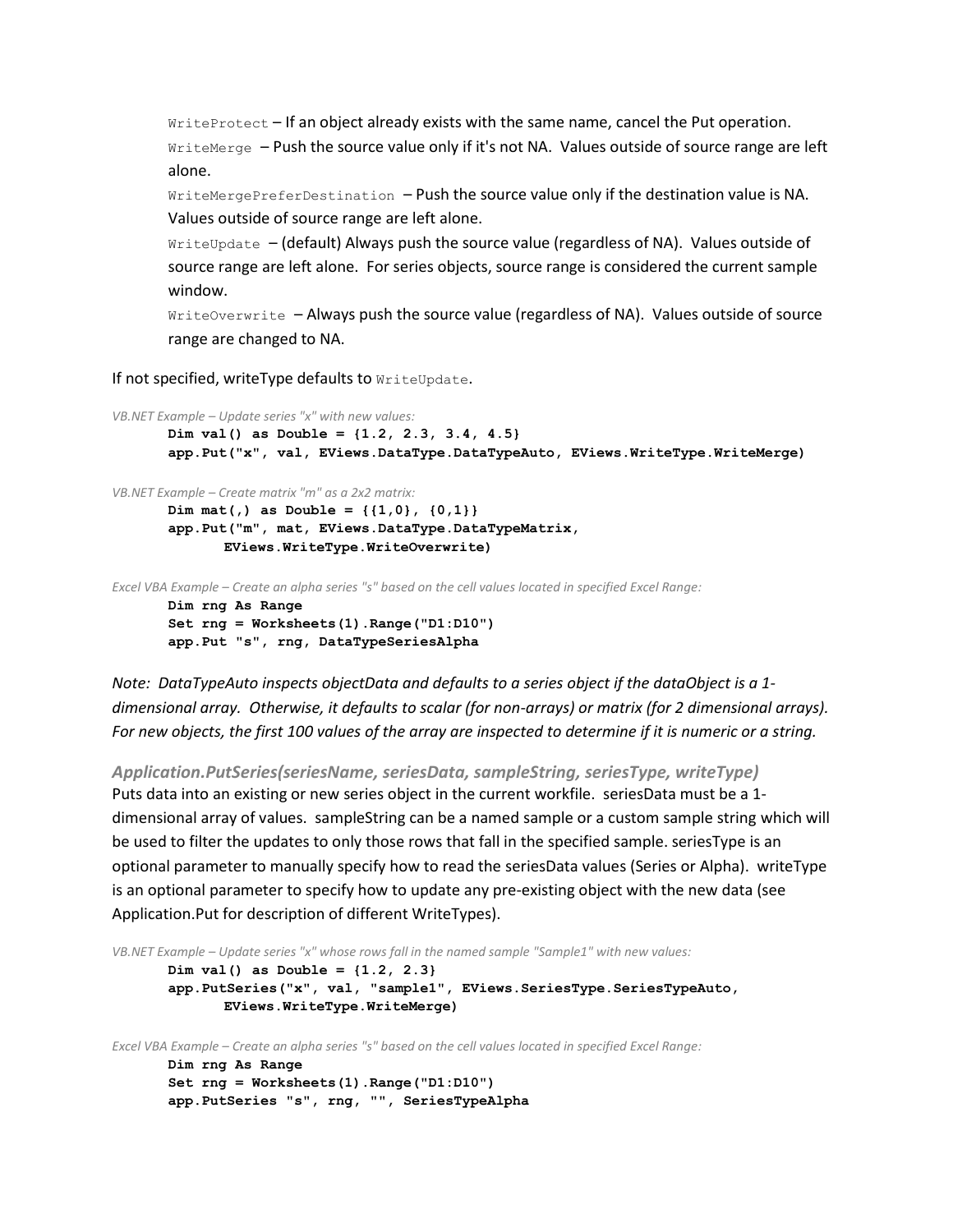*Note: For new objects, SeriesTypeAuto inspects the first 100 elements in the seriesData object to determine if the series is numeric or alpha.*

*Application.PutGroup(seriesNames, seriesData, sampleString, seriesType, writeType)* Similar to PutSeries, but allows writing to multiple series objects at once. The seriesNames parameter can be a string with each name delimited by a space, an array of strings, or an Excel Range (either a row or a column of values). seriesData must be a 2-dimensional array whose number of columns matches the number of names specified in the first parameter. sampleString can be a named sample or a custom sample string which will be used to filter the updates to only those rows that fall in the specified sample. seriesType is an optional parameter to manually specify how to read the seriesData values (Series or Alpha). writeType is an optional parameter to specify how to update any pre-existing object with the new data (see Application.Put for description of different WriteTypes).

```
VB.NET Example – Update series "x" and "y" whose rows fall in the named sample "sample1" with new values:
       Dim val() as Double = {{1.2, 2.3}, {4.5, 5.6}}
        app.PutGroup("x y", val, "sample1")
```
*Excel VBA Example – Create 2 series objects whose names are located in cells a1 and b1, and whose data is in a2:b11:*

```
Dim rngHeaders as Range
Set rngHeaders = ActiveSheet.Range("a1", "b1")
Dim rngData As Range
Set rng = ActiveSheet.Range("a2:b11")
app.PutGroup rngHeaders, rngData
```
## <span id="page-8-0"></span>**Choosing an EViews Version**

On systems that have multiple versions of EViews installed, the choice of which version to instantiate and use is mainly controlled by which version of the EViews Type Library is referenced in your project (assuming you create the Manager object as in our examples above -- se[e EViews Manager\)](#page-2-0).

Since COM Automation was introduced in EViews 7, only those versions 7 and above are relevant for this discussion. Each subsequent version of EViews was released with a different type library name, Manager Prog ID, and Application Interface:

| <b>Version</b> | <b>Type Library Name</b> | <b>Manager Prog ID</b> | <b>Application Interface</b> |
|----------------|--------------------------|------------------------|------------------------------|
| EViews 7       | EViews 1.0 Type Library  | EViews.Manager.1       | <b>IApplication</b>          |
| EViews 8       | EViews 8.0 Type Library  | EViews.Manager.8       | IApplication8                |
| EViews 9       | EViews 9.0 Type Library  | EViews.Manager.9       | IApplication9                |

If your program uses the "EViews 1.0 Type Library", it will normally only use EViews 7. Likewise, if you reference the 8.0 Type Library, it will only use EViews 8 (again, this is assuming you create the Manager object as in our examples above – se[e EViews Manager\)](#page-2-0).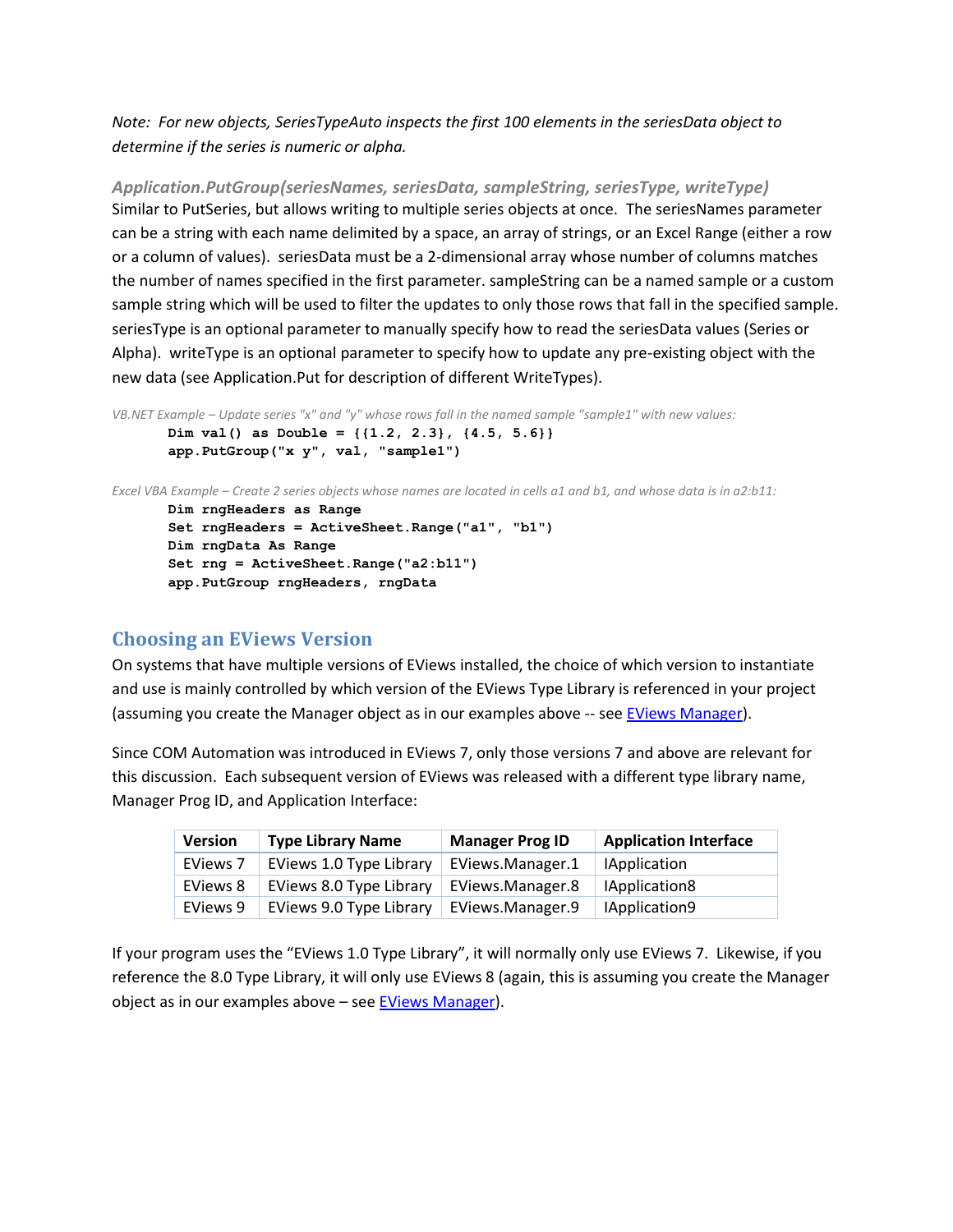## **Using the Latest Version of EViews**

If you want your program to use whichever version of EViews was last installed/registered, you can do this by using the base "EViews 1.0 Type Library", but changing the way the Manager object is created:

```
VB.NET Example – Using CreateObject to pick the latest version of EViews that was registered:
         Dim mgr As EViews.Manager = CreateObject("EViews.Manager")
         Dim app As EViews.Application = mgr.GetApplication()
         app.Show()
Excel VBA Example – Using CreateObject to pick the latest version of EViews that was registered:
       Dim mgr As EViews.Manager
       Set mgr = CreateObject("EViews.Manager")
       Dim app As EViews.Application
       Set app = mgr.GetApplication()
       app.Show
```
By using CreateObject and the "EViews.Manager" Prog ID, you are asking Windows to pick which specific version of the Manager object to use. Whenever EViews registers itself, it becomes the primary version, even if newer versions exist on the same system. This means that on a system with EViews 7, 8, and 9 installed together, whichever version was last registered (via REGCOMPONENTS) will be the primary.

## **Checking for Newer Versions of EViews Dynamically**

Using the "EViews 1.0 Type Library" as your base ensures that whichever version of the EViews Manager object is brought back by CreateObject, you will be able to use the subsequent Application object (since all newer versions of the EViews Application object supports the 1.0 type library). However, this will limit you to only using those Application methods that were originally defined for EViews 7. EViews 8 Application methods (such as Get2D and GetSeries2D) will not be accessible. To work around this, you must change the base library to "EViews 8.0 Type Library" (or newer) to get access to the newer IApplication8 interface.

When using the "EViews 8.0 Type Library", a variable declared as "EViews.Application" is automatically mapped to the newer "EViews.IApplication8" interface (in Visual Studio and VBA). But because CreateObject can return an EViews 7 Manager object, we'll have to explicitly use the older IApplication interface to receive the Application object. Once received, we can query the object for the newer IApplication8 interface (using TypeOf) to see if it comes from an EViews 8 instance and thus support the newer methods.

```
VB.NET Example – using "EViews 8.0 Type Library" as the base library:
```

```
 Dim mgr As EViews.Manager = CreateObject("EViews.Manager")
 Dim app7 As EViews.IApplication = mgr.GetApplication
 app7.Show()
 If TypeOf app7 Is EViews.IApplication8 Then
     Dim app8 As EViews.IApplication8 = app7
     app8.Run("create u 10")
    app8.Run("series x=rnd")
    Dim x = app8.Get2D("x") app8 = Nothing
 Else
     MsgBox("Must be EViews 7")
```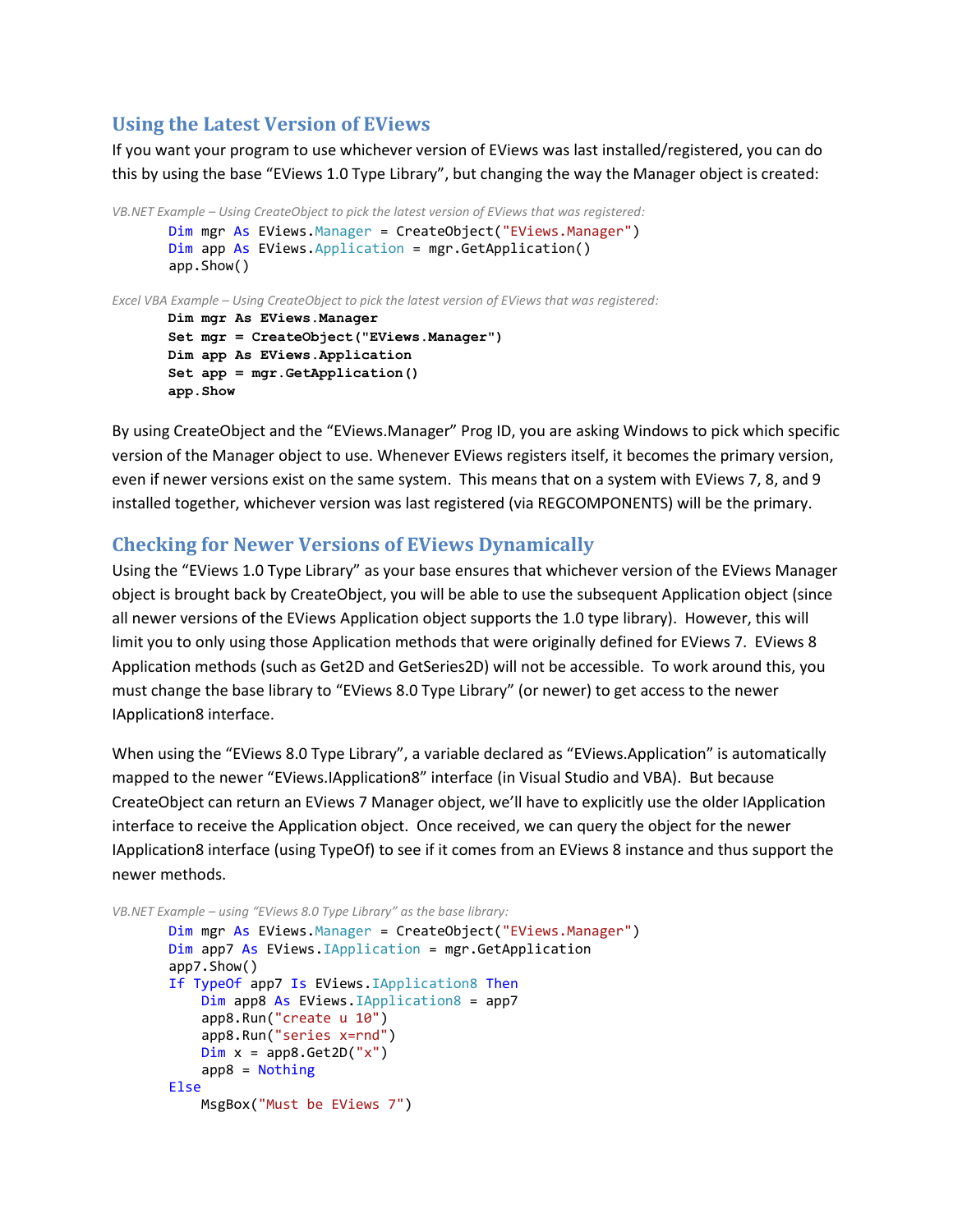```
 End If
 app7 = Nothing
 mgr = Nothing
```
*Excel VBA Example – using "EViews 8.0 Type Library" as the base library:*

```
Dim mgr As EViews.Manager
Set mgr = CreateObject("EViews.Manager")
Dim app7 As EViews.IApplication
Set app7 = mgr.GetApplication()
app7.Show
If TypeOf app7 Is EViews.IApplication8 Then
     Dim app8 As EViews.IApplication8
     Set app8 = app7
     app8.Run "create u 10"
     app8.Run "series x = rnd"
     Dim x
     x = app8.Get2D("x")
     Set app8 = Nothing
Else
     MsgBox "Must be EViews 7"
End If
Set app7 = Nothing
Set mgr = Nothing
```
## **Using a Specific Version of EViews Dynamically**

CreateObject can also be used to ask for a specific version of EViews directly. Instead of using the generic "EViews.Manager" Prog ID, you can use the version specific Prog ID (e.g. "EViews.Manager.8"):

```
VB.NET Example:
         Dim mgr8 As EViews.Manager = CreateObject("EViews.Manager.8")
         Dim app As EViews.Application = mgr8.GetApplication()
         app.Show()
Excel VBA Example:
```

```
Dim mgr8 As EViews.Manager
Set mgr8 = CreateObject("EViews.Manager.8")
Dim app As EViews.Application
Set app = mgr8.GetApplication()
app.Show
```
## **Special Licensing Notes on 32-bit to 64-bit**

The use of EViews COM Automation across different "bit" lines is supported. This means a 32-bit COM client can use 64-bit EViews COM Automation and vice-versa. However, due to the way Windows implements this, this results in a licensing restriction that can be limiting depending on your EViews license and your scenario.

When a program uses a COM object across "bit" lines, Windows supports this by using Distributed COM technology (DCOM). DCOM is primarily used in scenarios where a COM object installed on a remote server can be used just as if it was installed locally.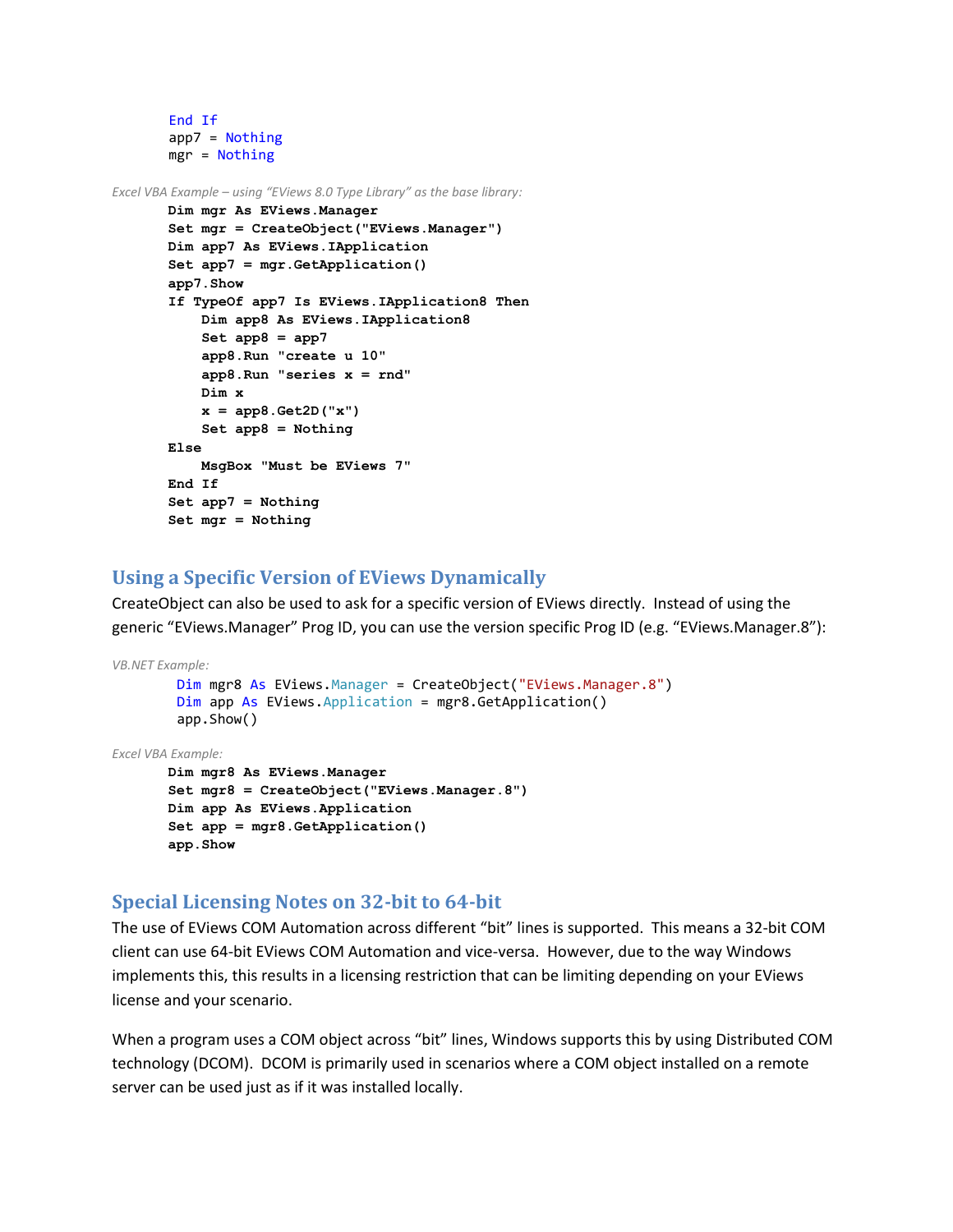We currently restrict DCOM use of EViews Automation to a single instance of EViews. This means if you write a 32-bit program to control 64-bit EViews (or vice-versa), you will only be able to run one instance of your program at a time.

You can avoid this restriction by either installing both 32-bit and 64-bit EViews onto your target system (both can be installed on the same system using the same serial – only available with EViews 8 and above), or compile your program to be the same "bitness" as the installed version of EViews (script users should run their script using the proper 32-bit or 64-bit script engine).

## **Excel Example (Read with Error Handling):**

The following sample code defines an Excel VBA macro that can be used to load all series objects found in a specific worksheet. This also shows an example of basic error handling to display any errors that are reported by EViews. To use this macro, create a blank worksheet in Excel, add a reference to "EViews x.0 Type Library", create the following macro in a Module file, and then run it to see it in action. Be sure to change the hard-coded values before running the macro to your specific workfile:

#### **Public Sub GetWorkfile() On Error GoTo ErrorHandler**

```
 'hard coded values
```

```
 Dim lsPath As String
 lsPath = "c:\mywork.wf1" 'hard coded to read from mywork.wf1
 Dim liStartColumn As Integer
 liStartColumn = 1 'put the first object in column 1
 Dim liHeaderRow As Integer
 liHeaderRow = 1 'put the column header in row 1, data after that
 Dim wsht As Worksheet
 Set wsht = ActiveSheet 'output to the current activesheet
```
 **'open connection to EViews Dim mgr As New EViews.Manager Dim app As EViews.Application Set app = mgr.GetApplication(ExistingOrNew)**

 **'open the workfile app.Run "wfopen " & lsPath**

```
 'get the column headers
 Dim columnHeaders
 columnHeaders = app.Lookup("*", "series", LookupReturnMatrixAsColumns)
```

```
 'display the column headers
 Dim colcnt As Integer
 'columns are in 2nd dimension
 colcnt = UBound(columnHeaders, 2) - LBound(columnHeaders, 2) + 1 
 Dim rng As Range
 Set rng = wsht.Range(wsht.Cells(liHeaderRow, liStartColumn), 
  wsht.Cells(liHeaderRow, liStartColumn + colcnt - 1))
 rng.Value = columnHeaders
```
 **'now get the data...**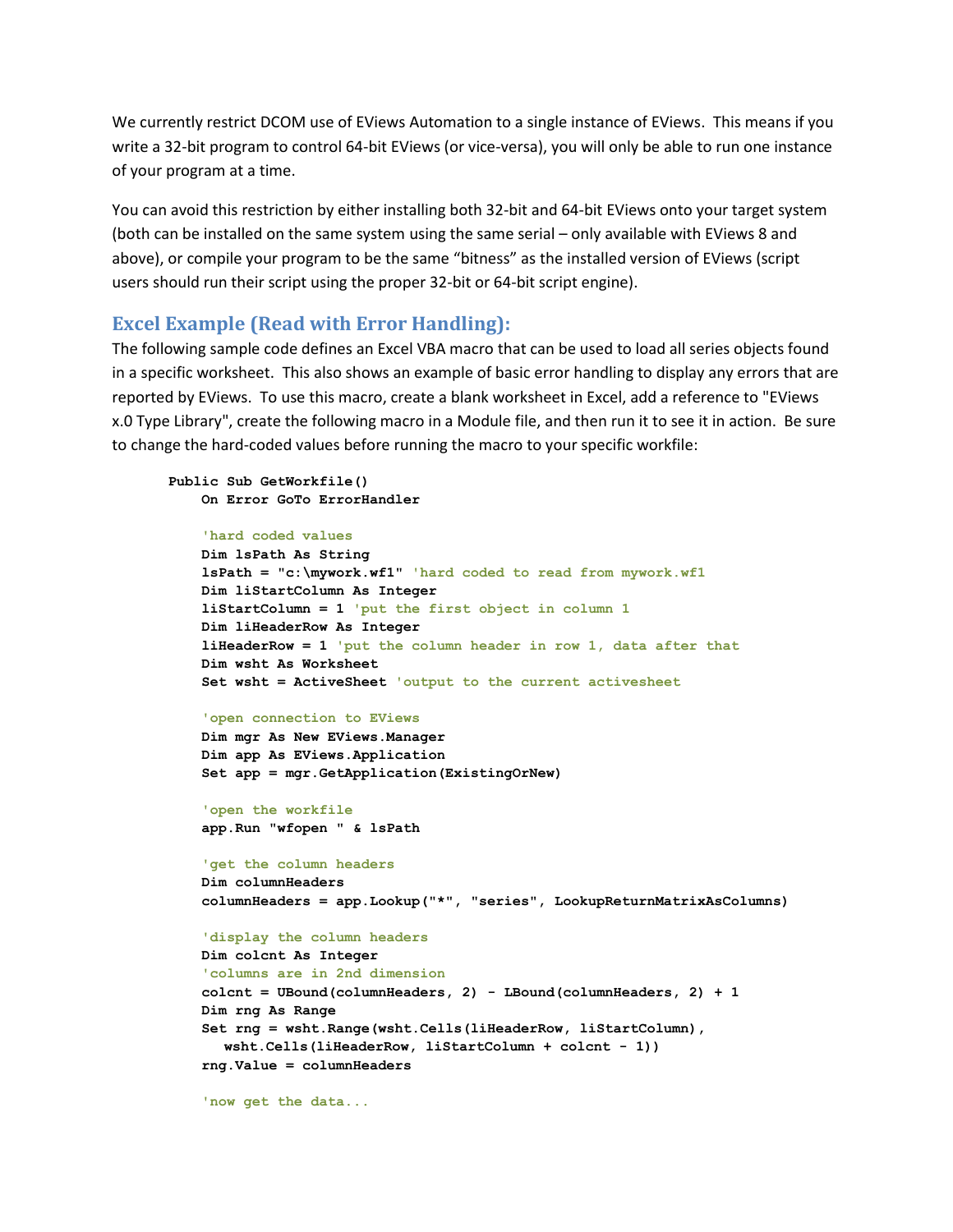```
 Dim seriesData
     seriesData = app.GetGroup(columnHeaders, "@all")
     'display the data
     Dim rowcnt As Integer
     'rows are in 1st dimension
     rowcnt = UBound(seriesData, 1) - LBound(seriesData, 1) + 1 
     Set rng = wsht.Range(wsht.Cells(liHeaderRow + 1, liStartColumn), 
      wsht.Cells(liHeaderRow + rowcnt, liStartColumn + colcnt - 1))
     rng.Value = seriesData
ExitHandler:
     On Error Resume Next
     Set app = Nothing
     Set mgr = Nothing
     Exit Sub
ErrorHandler:
     Dim ret As VbMsgBoxResult
     ret = MsgBox(Err.Description, vbAbortRetryIgnore Or vbCritical, "EViews 
      Error")
     Select Case ret
         Case vbAbort:
             Resume ExitHandler
         Case vbRetry:
             Resume
         Case vbIgnore:
             Resume Next
     End Select
     Resume ExitHandler
End Sub
```
## **Excel Example (Write with Error Handling):**

The following sample code defines an Excel VBA macro that does the opposite of the previous Read example. It will push all the data from specific columns from the spreadsheet into a new workfile in EViews and then save it. To use this macro, copy this code into your Excel spreadsheet, and change the hard coded values in the function to point to your specific header and data range:

```
Public Sub SaveToWorkfile()
    On Error GoTo ErrorHandler
```

```
 'hard coded values
 Dim lsPath As String
 lsPath = "c:\mywork2.wf1" 'hard coded to write to mywork2.wf1
 Dim liStartColumn As Integer
 liStartColumn = 1 'column 1 has the first column of data
 Dim liHeaderRow As Integer
 liHeaderRow = 1 'column headers are on row 1, with the data after that
 Dim liColCount As Integer
 liColCount = 15 'number of columns of data to push from excel worksheet
 Dim liRowCount As Integer
 liRowCount = 92 'number of rows to push from excel worksheet
 Dim wsht As Worksheet
```